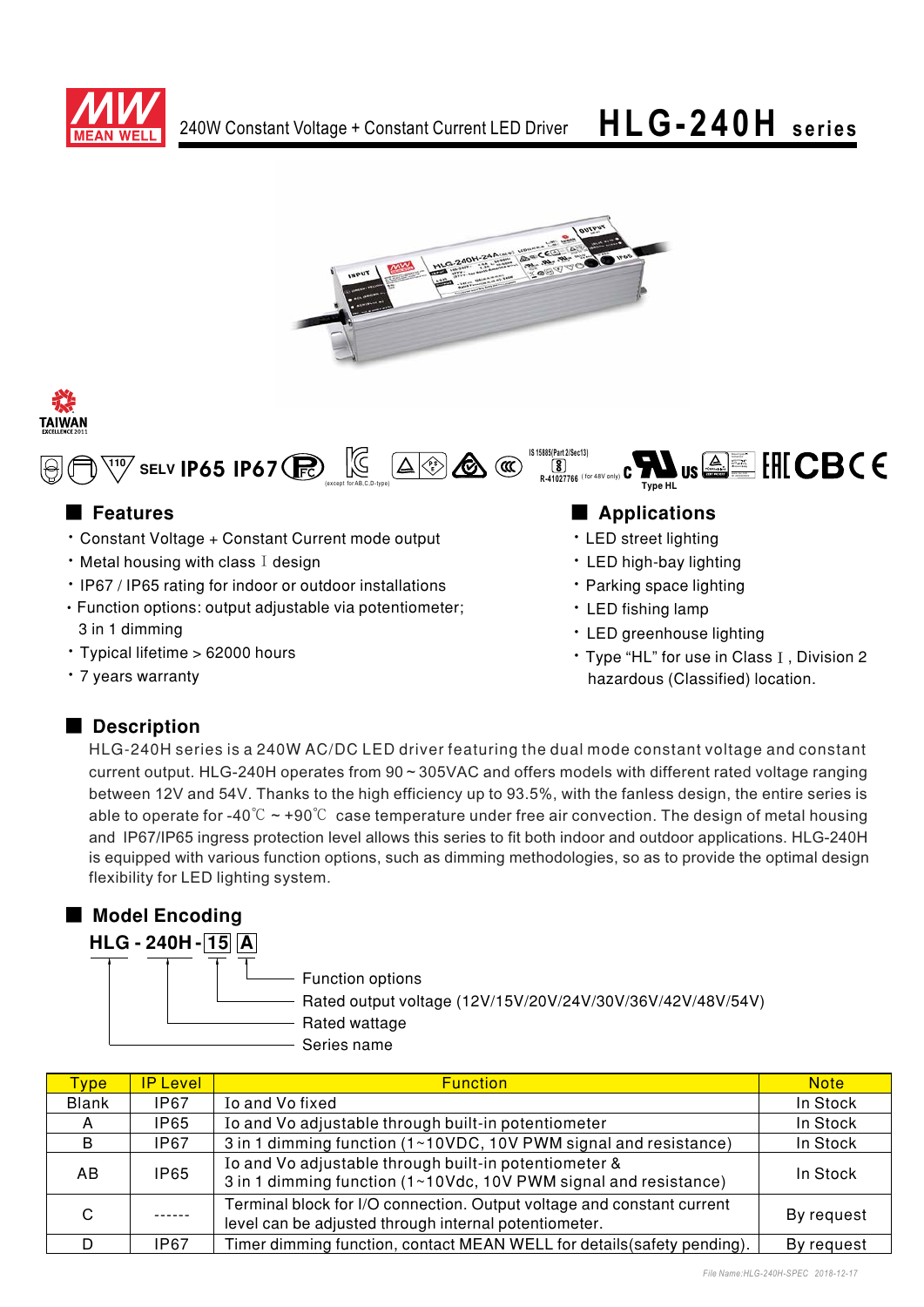

### **SPECIFICATION**

| <b>MODEL</b>                      |                                                                                                                                                                                                                                                                                                                                                                                                                                                                                                                                                                                                                                                                                                | HLG-240H-12                                                                                                                                                                                                                                     | HLG-240H-15                                     | HLG-240H-20                                                                        | HLG-240H-24                                                                | HLG-240H-30 | HLG-240H-36                                   | HLG-240H-42                             | HLG-240H-48                                    | HLG-240H-54    |  |  |  |  |  |  |  |  |  |
|-----------------------------------|------------------------------------------------------------------------------------------------------------------------------------------------------------------------------------------------------------------------------------------------------------------------------------------------------------------------------------------------------------------------------------------------------------------------------------------------------------------------------------------------------------------------------------------------------------------------------------------------------------------------------------------------------------------------------------------------|-------------------------------------------------------------------------------------------------------------------------------------------------------------------------------------------------------------------------------------------------|-------------------------------------------------|------------------------------------------------------------------------------------|----------------------------------------------------------------------------|-------------|-----------------------------------------------|-----------------------------------------|------------------------------------------------|----------------|--|--|--|--|--|--|--|--|--|
|                                   | <b>DC VOLTAGE</b>                                                                                                                                                                                                                                                                                                                                                                                                                                                                                                                                                                                                                                                                              | 12V                                                                                                                                                                                                                                             | 15V                                             | <b>20V</b>                                                                         | <b>24V</b>                                                                 | 30V         | 36V                                           | 42V                                     | 48V                                            | 54V            |  |  |  |  |  |  |  |  |  |
|                                   | CONSTANT CURRENT REGION Note.4 6~12V                                                                                                                                                                                                                                                                                                                                                                                                                                                                                                                                                                                                                                                           |                                                                                                                                                                                                                                                 | $7.5 - 15V$                                     | $10 - 20V$                                                                         | $12 - 24V$                                                                 | $15 - 30V$  | $18 - 36V$                                    | $21 - 42V$                              | $24 - 48V$                                     | $27 - 54V$     |  |  |  |  |  |  |  |  |  |
| <b>OUTPUT</b>                     | <b>RATED CURRENT</b>                                                                                                                                                                                                                                                                                                                                                                                                                                                                                                                                                                                                                                                                           | 16A                                                                                                                                                                                                                                             | 15A                                             | 12A                                                                                | 10A                                                                        | 8A          | 6.7A                                          | 5.72A                                   | 5A                                             | 4.45A          |  |  |  |  |  |  |  |  |  |
|                                   | <b>RATED POWER</b>                                                                                                                                                                                                                                                                                                                                                                                                                                                                                                                                                                                                                                                                             | 192W                                                                                                                                                                                                                                            | 225W                                            | 240W                                                                               | 240W                                                                       | 240W        | 241.2W                                        | 240.24W                                 | 240W                                           | 240.3W         |  |  |  |  |  |  |  |  |  |
|                                   | RIPPLE & NOISE (max.) Note.2 150mVp-p                                                                                                                                                                                                                                                                                                                                                                                                                                                                                                                                                                                                                                                          |                                                                                                                                                                                                                                                 | 150mVp-p                                        | 150mVp-p                                                                           | 150mVp-p                                                                   | 200mVp-p    | 250mVp-p                                      | 250mVp-p                                | 250mVp-p                                       | 350mVp-p       |  |  |  |  |  |  |  |  |  |
|                                   |                                                                                                                                                                                                                                                                                                                                                                                                                                                                                                                                                                                                                                                                                                |                                                                                                                                                                                                                                                 |                                                 |                                                                                    | Adjustable for A/AB/C-Type only (via built-in potentiometer)               |             |                                               |                                         |                                                |                |  |  |  |  |  |  |  |  |  |
|                                   | <b>VOLTAGE ADJ. RANGE</b>                                                                                                                                                                                                                                                                                                                                                                                                                                                                                                                                                                                                                                                                      | $11.2 \approx 12.8V$   14 ~ 16V<br>$18.6 \approx 21.4 \text{V}$ 22.4 $\approx 25.6 \text{V}$ 28 $\approx 32 \text{V}$<br>$33.5 - 38.5V$<br>$39 - 45V$<br>$44.8 \approx 51.2 \text{V}$ 50 $\approx 57 \text{V}$                                  |                                                 |                                                                                    |                                                                            |             |                                               |                                         |                                                |                |  |  |  |  |  |  |  |  |  |
|                                   | <b>CURRENT ADJ. RANGE</b>                                                                                                                                                                                                                                                                                                                                                                                                                                                                                                                                                                                                                                                                      | Adjustable for A/AB/C-Type only (via built-in potentiometer)                                                                                                                                                                                    |                                                 |                                                                                    |                                                                            |             |                                               |                                         |                                                |                |  |  |  |  |  |  |  |  |  |
|                                   |                                                                                                                                                                                                                                                                                                                                                                                                                                                                                                                                                                                                                                                                                                | $8 - 16A$                                                                                                                                                                                                                                       | $7.5 - 15A$                                     | $6 - 12A$                                                                          | $5 - 10A$                                                                  | $4 - 8A$    | $3.3 - 6.7A$                                  | $2.86 \approx 5.72A$   $2.5 \approx 5A$ |                                                | $2.23 - 4.45A$ |  |  |  |  |  |  |  |  |  |
|                                   | <b>VOLTAGE TOLERANCE Note.3</b> $\pm$ 2.5%                                                                                                                                                                                                                                                                                                                                                                                                                                                                                                                                                                                                                                                     |                                                                                                                                                                                                                                                 | ±2.0%                                           | ±1.0%                                                                              | ±1.0%                                                                      | ±1.0%       | ±1.0%                                         | ±1.0%                                   | ±1.0%                                          | ±1.0%          |  |  |  |  |  |  |  |  |  |
|                                   | <b>LINE REGULATION</b>                                                                                                                                                                                                                                                                                                                                                                                                                                                                                                                                                                                                                                                                         | ±0.5%                                                                                                                                                                                                                                           | ±0.5%                                           | ±0.5%                                                                              | ±0.5%                                                                      | ±0.5%       | ±0.5%                                         | ±0.5%                                   | ±0.5%                                          | $\pm 0.5\%$    |  |  |  |  |  |  |  |  |  |
|                                   | <b>LOAD REGULATION</b>                                                                                                                                                                                                                                                                                                                                                                                                                                                                                                                                                                                                                                                                         | ±2.0%                                                                                                                                                                                                                                           | ±1.5%                                           | ±1.0%                                                                              | ±0.5%                                                                      | ±0.5%       | ±0.5%                                         | ±0.5%                                   | $\pm 0.5\%$                                    | ±0.5%          |  |  |  |  |  |  |  |  |  |
|                                   | <b>SETUP, RISE TIME</b>                                                                                                                                                                                                                                                                                                                                                                                                                                                                                                                                                                                                                                                                        | Note.6 1000ms, 80ms/115VAC<br>500ms,80ms/230VAC                                                                                                                                                                                                 |                                                 |                                                                                    |                                                                            |             |                                               |                                         |                                                |                |  |  |  |  |  |  |  |  |  |
|                                   | <b>HOLD UP TIME (Typ.)</b>                                                                                                                                                                                                                                                                                                                                                                                                                                                                                                                                                                                                                                                                     | 15ms / 115VAC, 230VAC                                                                                                                                                                                                                           |                                                 |                                                                                    |                                                                            |             |                                               |                                         |                                                |                |  |  |  |  |  |  |  |  |  |
|                                   | <b>VOLTAGE RANGE</b><br>Note.5                                                                                                                                                                                                                                                                                                                                                                                                                                                                                                                                                                                                                                                                 | $90 \sim 305$ VAC<br>$127 - 431VDC$<br>(Please refer to "STATIC CHARACTERISTIC" section)                                                                                                                                                        |                                                 |                                                                                    |                                                                            |             |                                               |                                         |                                                |                |  |  |  |  |  |  |  |  |  |
|                                   | <b>FREQUENCY RANGE</b>                                                                                                                                                                                                                                                                                                                                                                                                                                                                                                                                                                                                                                                                         |                                                                                                                                                                                                                                                 |                                                 |                                                                                    |                                                                            |             |                                               |                                         |                                                |                |  |  |  |  |  |  |  |  |  |
|                                   |                                                                                                                                                                                                                                                                                                                                                                                                                                                                                                                                                                                                                                                                                                | $47 - 63$ Hz<br>PF ≥ 0.98/115VAC, PF ≥ 0.95/230VAC @ full load                                                                                                                                                                                  |                                                 |                                                                                    |                                                                            |             |                                               |                                         |                                                |                |  |  |  |  |  |  |  |  |  |
|                                   | POWER FACTOR (Typ.)                                                                                                                                                                                                                                                                                                                                                                                                                                                                                                                                                                                                                                                                            | (Please refer to "POWER FACTOR (PF) CHARACTERISTIC" section)                                                                                                                                                                                    |                                                 |                                                                                    |                                                                            |             |                                               |                                         |                                                |                |  |  |  |  |  |  |  |  |  |
|                                   |                                                                                                                                                                                                                                                                                                                                                                                                                                                                                                                                                                                                                                                                                                | THD<20% (@load≧50% / 115VAC,230VAC; @load≧75% / 277VAC)                                                                                                                                                                                         |                                                 |                                                                                    |                                                                            |             |                                               |                                         |                                                |                |  |  |  |  |  |  |  |  |  |
| <b>INPUT</b>                      | TOTAL HARMONIC DISTORTION                                                                                                                                                                                                                                                                                                                                                                                                                                                                                                                                                                                                                                                                      |                                                                                                                                                                                                                                                 |                                                 |                                                                                    | (Please refer to "TOTAL HARMONIC DISTORTION (THD)" section)                |             |                                               |                                         |                                                |                |  |  |  |  |  |  |  |  |  |
|                                   | <b>EFFICIENCY (Typ.)</b>                                                                                                                                                                                                                                                                                                                                                                                                                                                                                                                                                                                                                                                                       | 90%                                                                                                                                                                                                                                             | 90%                                             | 91.5%                                                                              | 92.5%                                                                      | 92.5%       | 92.5%                                         | 92.5%                                   | 93%                                            | 93.5%          |  |  |  |  |  |  |  |  |  |
|                                   | AC CURRENT (Typ.)                                                                                                                                                                                                                                                                                                                                                                                                                                                                                                                                                                                                                                                                              | 4A / 115VAC                                                                                                                                                                                                                                     | 2A/230VAC                                       |                                                                                    | 1.2A/277VAC                                                                |             |                                               |                                         |                                                |                |  |  |  |  |  |  |  |  |  |
|                                   | <b>INRUSH CURRENT (Typ.)</b>                                                                                                                                                                                                                                                                                                                                                                                                                                                                                                                                                                                                                                                                   |                                                                                                                                                                                                                                                 |                                                 |                                                                                    | COLD START 75A(twidth=570µs measured at 50% Ipeak) at 230VAC; Per NEMA 410 |             |                                               |                                         |                                                |                |  |  |  |  |  |  |  |  |  |
|                                   | MAX. No. of PSUs on 16A                                                                                                                                                                                                                                                                                                                                                                                                                                                                                                                                                                                                                                                                        |                                                                                                                                                                                                                                                 |                                                 |                                                                                    |                                                                            |             |                                               |                                         |                                                |                |  |  |  |  |  |  |  |  |  |
|                                   | <b>CIRCUIT BREAKER</b>                                                                                                                                                                                                                                                                                                                                                                                                                                                                                                                                                                                                                                                                         | 2 units (circuit breaker of type B) / 4 units (circuit breaker of type C) at 230VAC                                                                                                                                                             |                                                 |                                                                                    |                                                                            |             |                                               |                                         |                                                |                |  |  |  |  |  |  |  |  |  |
|                                   | <b>LEAKAGE CURRENT</b>                                                                                                                                                                                                                                                                                                                                                                                                                                                                                                                                                                                                                                                                         | <0.75mA/277VAC                                                                                                                                                                                                                                  |                                                 |                                                                                    |                                                                            |             |                                               |                                         |                                                |                |  |  |  |  |  |  |  |  |  |
|                                   | <b>OVER CURRENT</b>                                                                                                                                                                                                                                                                                                                                                                                                                                                                                                                                                                                                                                                                            | $95 - 108%$                                                                                                                                                                                                                                     |                                                 |                                                                                    |                                                                            |             |                                               |                                         |                                                |                |  |  |  |  |  |  |  |  |  |
|                                   |                                                                                                                                                                                                                                                                                                                                                                                                                                                                                                                                                                                                                                                                                                | Constant current limiting, recovers automatically after fault condition is removed<br>Hiccup mode, recovers automatically after fault condition is removed                                                                                      |                                                 |                                                                                    |                                                                            |             |                                               |                                         |                                                |                |  |  |  |  |  |  |  |  |  |
| <b>PROTECTION</b>                 | <b>SHORT CIRCUIT</b>                                                                                                                                                                                                                                                                                                                                                                                                                                                                                                                                                                                                                                                                           | $13.5 - 18V$                                                                                                                                                                                                                                    |                                                 | $17.5 \approx 21.5 \text{V}$ 23.5 $\approx 27.5 \text{V}$ 27 $\approx 34 \text{V}$ |                                                                            | $33 - 39V$  | $43 - 49V$                                    | $48 - 54V$                              | $55 - 63V$                                     | $60 - 67V$     |  |  |  |  |  |  |  |  |  |
|                                   | <b>OVER VOLTAGE</b>                                                                                                                                                                                                                                                                                                                                                                                                                                                                                                                                                                                                                                                                            |                                                                                                                                                                                                                                                 |                                                 |                                                                                    | Shut down and latch off o/p voltage, re-power on to recover                |             |                                               |                                         |                                                |                |  |  |  |  |  |  |  |  |  |
|                                   | <b>OVER TEMPERATURE</b>                                                                                                                                                                                                                                                                                                                                                                                                                                                                                                                                                                                                                                                                        | Shut down o/p voltage, recovers automatically after temperature goes down                                                                                                                                                                       |                                                 |                                                                                    |                                                                            |             |                                               |                                         |                                                |                |  |  |  |  |  |  |  |  |  |
|                                   | <b>WORKING TEMP.</b>                                                                                                                                                                                                                                                                                                                                                                                                                                                                                                                                                                                                                                                                           | Tcase=-40~+90°C (Please refer to "OUTPUT LOAD vs TEMPERATURE" section)                                                                                                                                                                          |                                                 |                                                                                    |                                                                            |             |                                               |                                         |                                                |                |  |  |  |  |  |  |  |  |  |
|                                   | <b>MAX. CASE TEMP.</b>                                                                                                                                                                                                                                                                                                                                                                                                                                                                                                                                                                                                                                                                         | Tcase= $+90^{\circ}$ C                                                                                                                                                                                                                          |                                                 |                                                                                    |                                                                            |             |                                               |                                         |                                                |                |  |  |  |  |  |  |  |  |  |
| <b>ENVIRONMENT</b>                | <b>WORKING HUMIDITY</b>                                                                                                                                                                                                                                                                                                                                                                                                                                                                                                                                                                                                                                                                        | $20 \sim 95\%$ RH non-condensing                                                                                                                                                                                                                |                                                 |                                                                                    |                                                                            |             |                                               |                                         |                                                |                |  |  |  |  |  |  |  |  |  |
|                                   | <b>STORAGE TEMP., HUMIDITY</b>                                                                                                                                                                                                                                                                                                                                                                                                                                                                                                                                                                                                                                                                 | $-40 \sim +80^{\circ}$ C, 10 ~ 95% RH                                                                                                                                                                                                           |                                                 |                                                                                    |                                                                            |             |                                               |                                         |                                                |                |  |  |  |  |  |  |  |  |  |
|                                   | <b>TEMP. COEFFICIENT</b>                                                                                                                                                                                                                                                                                                                                                                                                                                                                                                                                                                                                                                                                       | $\pm$ 0.03%/°C (0~50°C)                                                                                                                                                                                                                         |                                                 |                                                                                    |                                                                            |             |                                               |                                         |                                                |                |  |  |  |  |  |  |  |  |  |
|                                   | VIBRATION                                                                                                                                                                                                                                                                                                                                                                                                                                                                                                                                                                                                                                                                                      | 10 $\sim$ 500Hz, 5G 12min./1 cycle, period for 72min. each along X, Y, Z axes                                                                                                                                                                   |                                                 |                                                                                    |                                                                            |             |                                               |                                         |                                                |                |  |  |  |  |  |  |  |  |  |
| <b>SAFETY &amp;</b><br><b>EMC</b> |                                                                                                                                                                                                                                                                                                                                                                                                                                                                                                                                                                                                                                                                                                | UL1012, CAN/CSA-C22.2 No. 107.1-01, UL8750(type"HL"), CSA C22.2 No. 250.0-08; EN/AS/NZS 61347-1, EN/AS/NZS 61347-2-13<br>independent (except for HLG-240H C type); UL60950-1(except for AB type), UL8750, TUV EN60950-1; GB19510.1, GB19510.14; |                                                 |                                                                                    |                                                                            |             |                                               |                                         |                                                |                |  |  |  |  |  |  |  |  |  |
|                                   | <b>SAFETY STANDARDS</b>                                                                                                                                                                                                                                                                                                                                                                                                                                                                                                                                                                                                                                                                        | IP65 or IP67;J61347-1,J61347-2-13,BIS IS15885(for 48V only),EAC TP TC 004,KC61347-1,KC61347-2-13(except for AB,C,D-type) approved                                                                                                               |                                                 |                                                                                    |                                                                            |             |                                               |                                         |                                                |                |  |  |  |  |  |  |  |  |  |
|                                   | <b>WITHSTAND VOLTAGE</b>                                                                                                                                                                                                                                                                                                                                                                                                                                                                                                                                                                                                                                                                       | I/P-O/P:3.75KVAC I/P-FG:2KVAC O/P-FG:1.5KVAC                                                                                                                                                                                                    |                                                 |                                                                                    |                                                                            |             |                                               |                                         |                                                |                |  |  |  |  |  |  |  |  |  |
|                                   | <b>ISOLATION RESISTANCE</b>                                                                                                                                                                                                                                                                                                                                                                                                                                                                                                                                                                                                                                                                    | I/P-O/P, I/P-FG, O/P-FG:100M Ohms / 500VDC / 25°C/70% RH                                                                                                                                                                                        |                                                 |                                                                                    |                                                                            |             |                                               |                                         |                                                |                |  |  |  |  |  |  |  |  |  |
|                                   | <b>EMC EMISSION</b>                                                                                                                                                                                                                                                                                                                                                                                                                                                                                                                                                                                                                                                                            | Compliance to EN55015, EN55032 (CISPR32) Class B, EN61000-3-2 Class C (@ load≧50%) ; EN61000-3-3,                                                                                                                                               |                                                 |                                                                                    |                                                                            |             |                                               |                                         |                                                |                |  |  |  |  |  |  |  |  |  |
|                                   |                                                                                                                                                                                                                                                                                                                                                                                                                                                                                                                                                                                                                                                                                                | GB17743 and GB17625.1, EAC TP TC 020; KC KN15, KN61547 (except for AB, C, D-type)                                                                                                                                                               |                                                 |                                                                                    |                                                                            |             |                                               |                                         |                                                |                |  |  |  |  |  |  |  |  |  |
|                                   | <b>EMC IMMUNITY</b>                                                                                                                                                                                                                                                                                                                                                                                                                                                                                                                                                                                                                                                                            | Compliance to EN61000-4-2,3,4,5,6,8,11, EN61547, EN55024, light industry level (surge immunity Line-Earth 4KV, Line-Line 2KV)<br>EAC TP TC 020; KC KN15, KN61547 (except for AB, C, D-type)                                                     |                                                 |                                                                                    |                                                                            |             |                                               |                                         |                                                |                |  |  |  |  |  |  |  |  |  |
| <b>OTHERS</b>                     | <b>MTBF</b>                                                                                                                                                                                                                                                                                                                                                                                                                                                                                                                                                                                                                                                                                    | 729.2K hrs min.                                                                                                                                                                                                                                 |                                                 |                                                                                    | Telcordia SR-332 (Bellcore); 207.9K hrs min.                               |             | MIL-HDBK-217F $(25^{\circ}C)$                 |                                         |                                                |                |  |  |  |  |  |  |  |  |  |
|                                   | <b>DIMENSION</b>                                                                                                                                                                                                                                                                                                                                                                                                                                                                                                                                                                                                                                                                               |                                                                                                                                                                                                                                                 | 244.2*68*38.8mm (L*W*H)(HLG-240H-Blank/A/B)     |                                                                                    |                                                                            |             | 251*68*38.8mm (L*W*H)(HLG-240H C-Type)        |                                         |                                                |                |  |  |  |  |  |  |  |  |  |
|                                   | <b>PACKING</b>                                                                                                                                                                                                                                                                                                                                                                                                                                                                                                                                                                                                                                                                                 |                                                                                                                                                                                                                                                 | 1.3Kg; 12pcs/16.6Kg/0.84CUFT(HLG-240-Blank/A/B) |                                                                                    |                                                                            |             | 1.23Kg; 12pcs/15.8Kg/1.16CUFT(HLG-240 C-Type) |                                         |                                                |                |  |  |  |  |  |  |  |  |  |
| <b>NOTE</b>                       | 1. All parameters NOT specially mentioned are measured at 230VAC input, rated current and 25°C of ambient temperature.<br>2. Ripple & noise are measured at 20MHz of bandwidth by using a 12" twisted pair-wire terminated with a 0.1uf & 47uf parallel capacitor.                                                                                                                                                                                                                                                                                                                                                                                                                             |                                                                                                                                                                                                                                                 |                                                 |                                                                                    |                                                                            |             |                                               |                                         |                                                |                |  |  |  |  |  |  |  |  |  |
|                                   |                                                                                                                                                                                                                                                                                                                                                                                                                                                                                                                                                                                                                                                                                                |                                                                                                                                                                                                                                                 |                                                 |                                                                                    |                                                                            |             |                                               |                                         |                                                |                |  |  |  |  |  |  |  |  |  |
|                                   | 3. Tolerance: includes set up tolerance, line regulation and load regulation.<br>4. Please refer to "DRIVING METHODS OF LED MODULE".                                                                                                                                                                                                                                                                                                                                                                                                                                                                                                                                                           |                                                                                                                                                                                                                                                 |                                                 |                                                                                    |                                                                            |             |                                               |                                         |                                                |                |  |  |  |  |  |  |  |  |  |
|                                   | 5. De-rating may be needed under low input voltages. Please refer to "STATIC CHARACTERISTIC" sections for details.<br>6. Length of set up time is measured at first cold start. Turning ON/OFF the driver may lead to increase of the set up time.<br>7. The driver is considered as a component that will be operated in combination with final equipment. Since EMC performance will be affected by the<br>complete installation, the final equipment manufacturers must re-qualify EMC Directive on the complete installation again.<br>8. To fulfill requirements of the latest ErP regulation for lighting fixtures, this LED driver can only be used behind a switch without permanently |                                                                                                                                                                                                                                                 |                                                 |                                                                                    |                                                                            |             |                                               |                                         |                                                |                |  |  |  |  |  |  |  |  |  |
|                                   |                                                                                                                                                                                                                                                                                                                                                                                                                                                                                                                                                                                                                                                                                                |                                                                                                                                                                                                                                                 |                                                 |                                                                                    |                                                                            |             |                                               |                                         |                                                |                |  |  |  |  |  |  |  |  |  |
|                                   |                                                                                                                                                                                                                                                                                                                                                                                                                                                                                                                                                                                                                                                                                                |                                                                                                                                                                                                                                                 |                                                 |                                                                                    |                                                                            |             |                                               |                                         |                                                |                |  |  |  |  |  |  |  |  |  |
|                                   |                                                                                                                                                                                                                                                                                                                                                                                                                                                                                                                                                                                                                                                                                                |                                                                                                                                                                                                                                                 |                                                 |                                                                                    |                                                                            |             |                                               |                                         |                                                |                |  |  |  |  |  |  |  |  |  |
|                                   | connected to the mains.<br>9. This series meets the typical life expectancy of >62,000 hours of operation when Tcase, particularly (tc) point (or TMP, per DLC), is about 75°C or less.<br>10. Please refer to the warranty statement on MEAN WELL's website at http://www.meanwell.com.<br>11. The ambient temperature derating of 3.5°C/1000m with fanless models and of 5°C/1000m with fan models for operating altitude higher than 2000m(6500ft).<br>12. For any application note and IP water proof function installation caution, please refer our user manual before using.                                                                                                            |                                                                                                                                                                                                                                                 |                                                 |                                                                                    |                                                                            |             |                                               |                                         |                                                |                |  |  |  |  |  |  |  |  |  |
|                                   |                                                                                                                                                                                                                                                                                                                                                                                                                                                                                                                                                                                                                                                                                                |                                                                                                                                                                                                                                                 |                                                 |                                                                                    |                                                                            |             |                                               |                                         |                                                |                |  |  |  |  |  |  |  |  |  |
|                                   |                                                                                                                                                                                                                                                                                                                                                                                                                                                                                                                                                                                                                                                                                                |                                                                                                                                                                                                                                                 |                                                 |                                                                                    |                                                                            |             |                                               |                                         |                                                |                |  |  |  |  |  |  |  |  |  |
|                                   |                                                                                                                                                                                                                                                                                                                                                                                                                                                                                                                                                                                                                                                                                                |                                                                                                                                                                                                                                                 |                                                 |                                                                                    |                                                                            |             |                                               |                                         |                                                |                |  |  |  |  |  |  |  |  |  |
|                                   |                                                                                                                                                                                                                                                                                                                                                                                                                                                                                                                                                                                                                                                                                                |                                                                                                                                                                                                                                                 |                                                 |                                                                                    |                                                                            |             |                                               |                                         | https://www.meanwell.com/Upload/PDF/LED EN.pdf |                |  |  |  |  |  |  |  |  |  |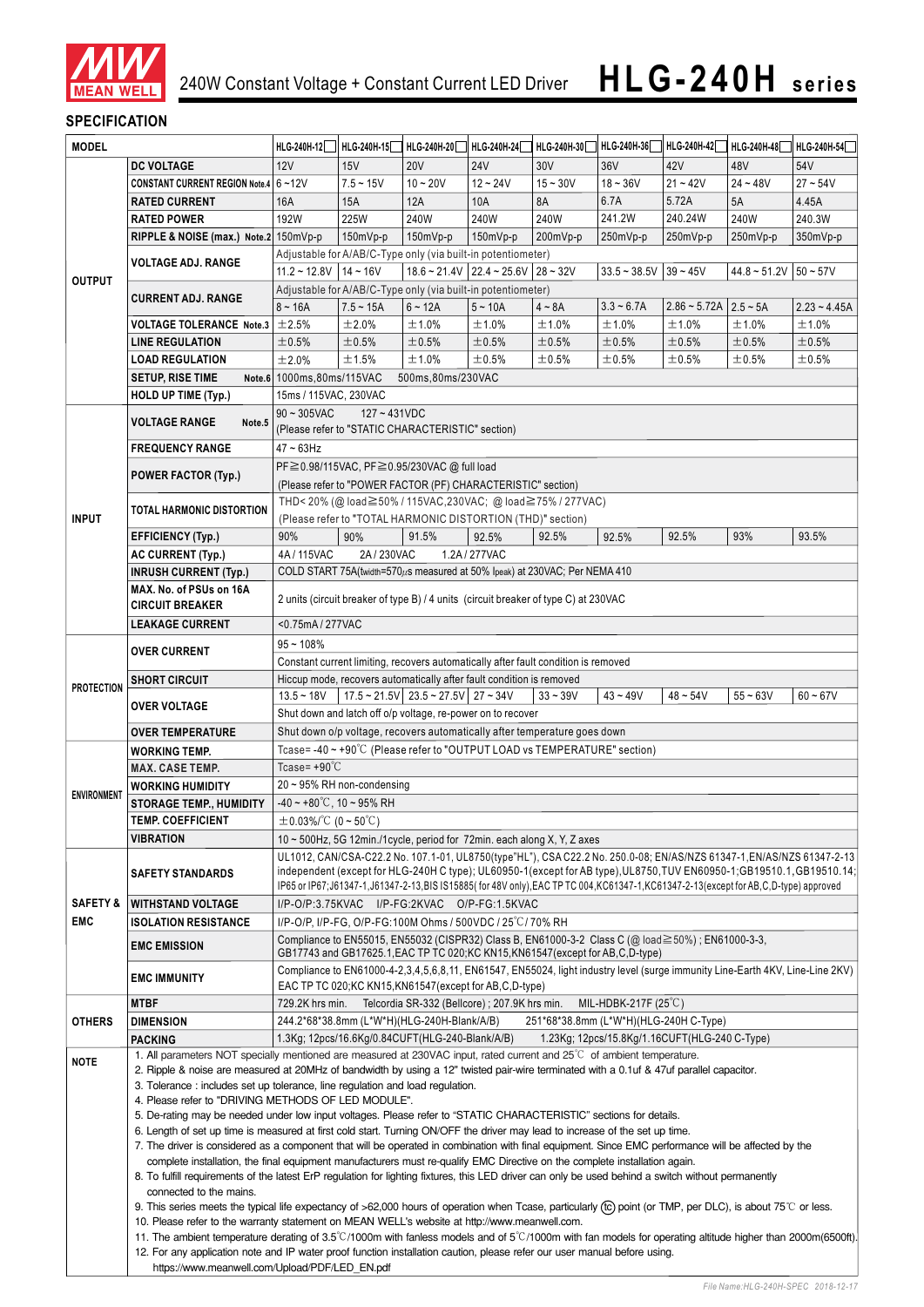



Typical output current normalized by rated current (%)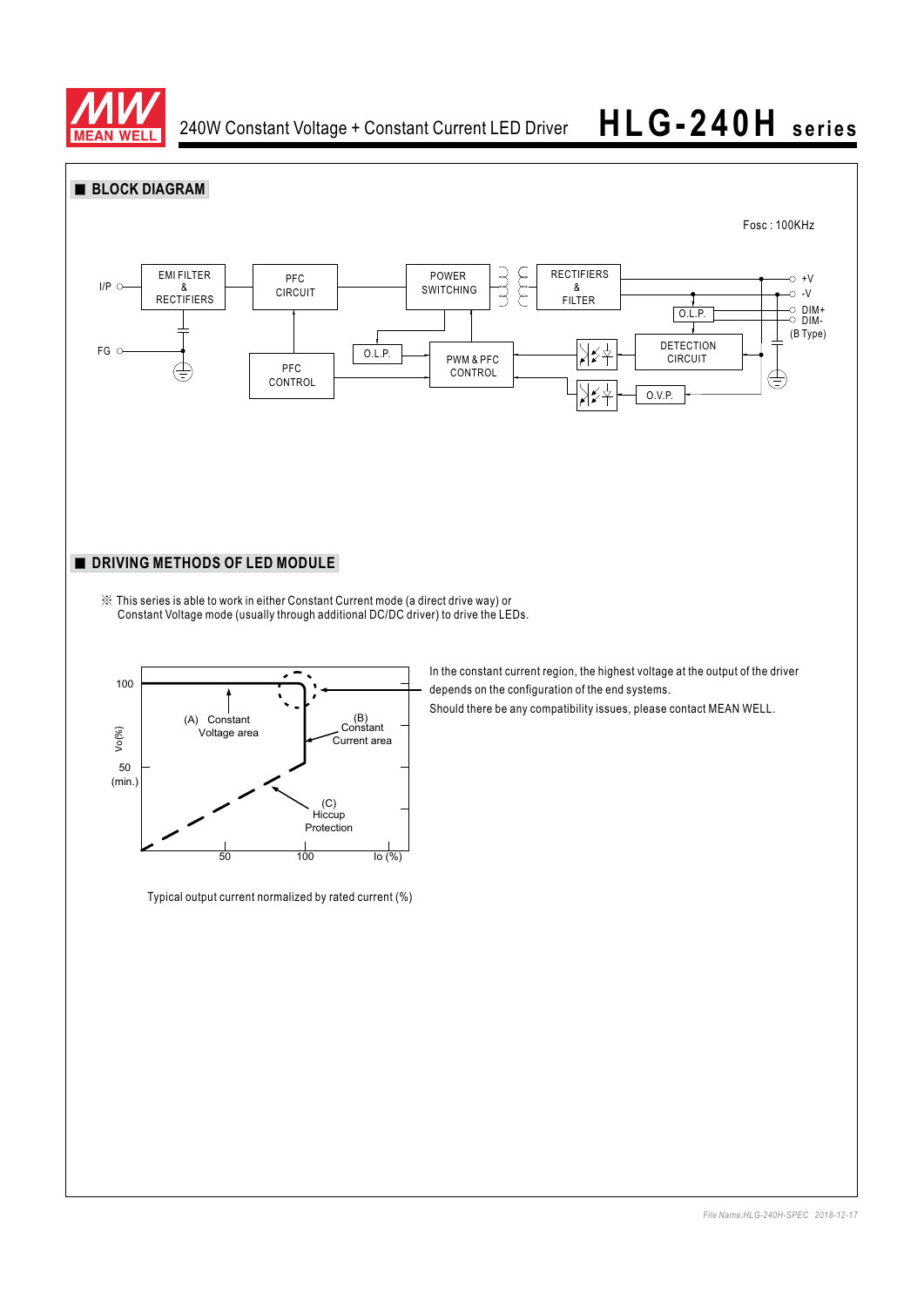

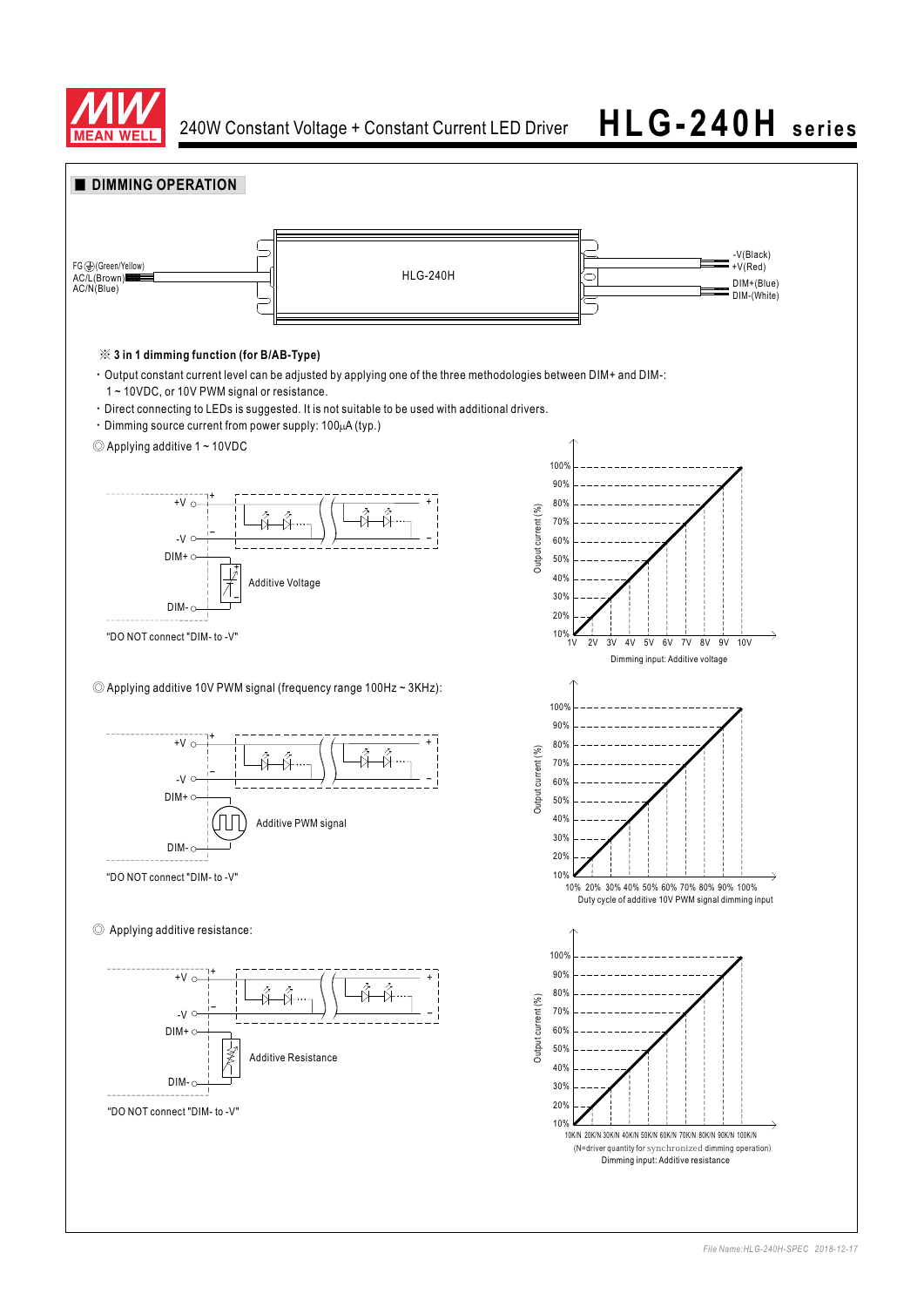

Note: In the case of turning the lighting fixture down to 0% brightness, please refer to the configuration as follow, or please contact MEAN WELL for other options.



Using a switch and relay can turn ON/OFF the lighting fixture.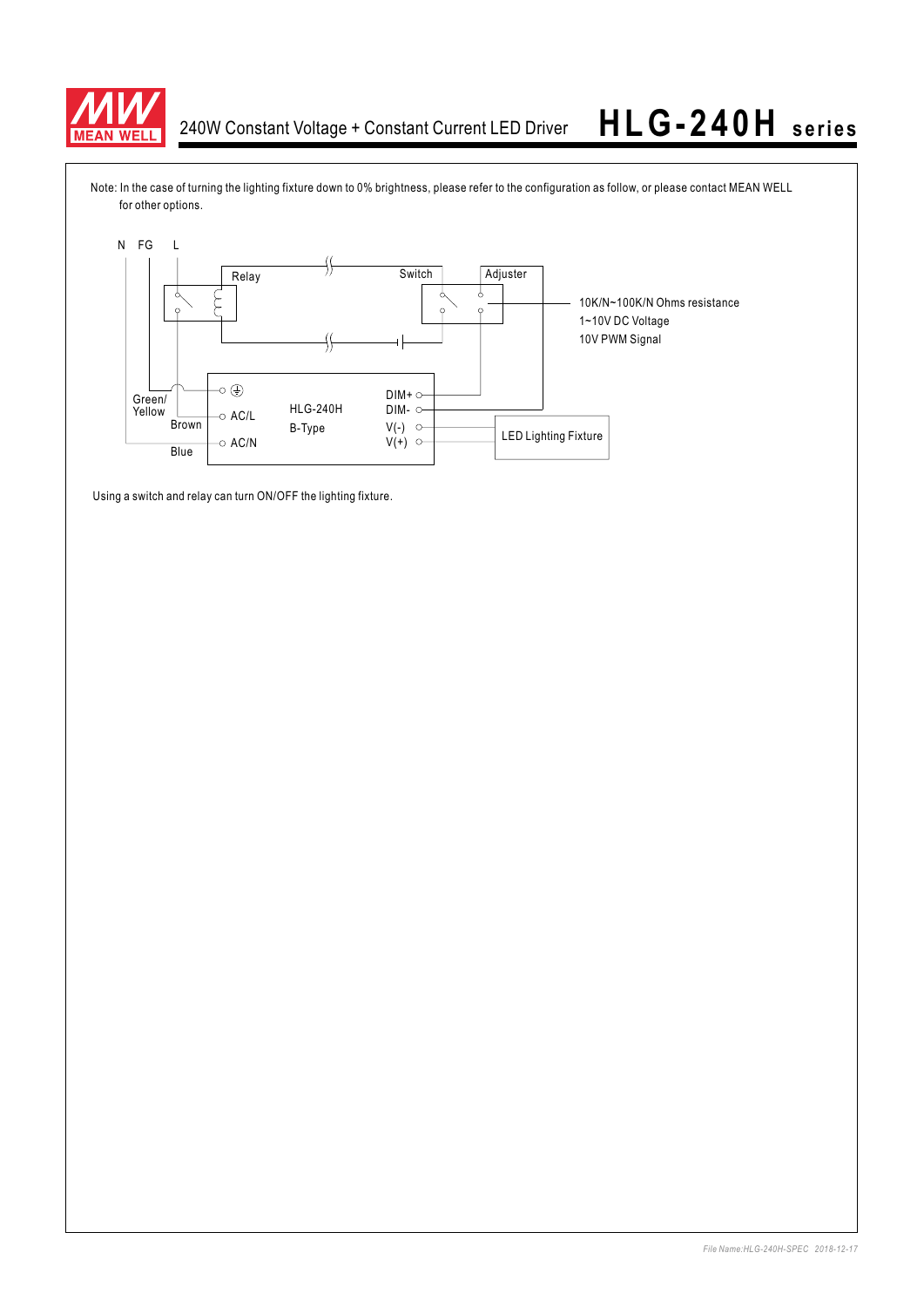

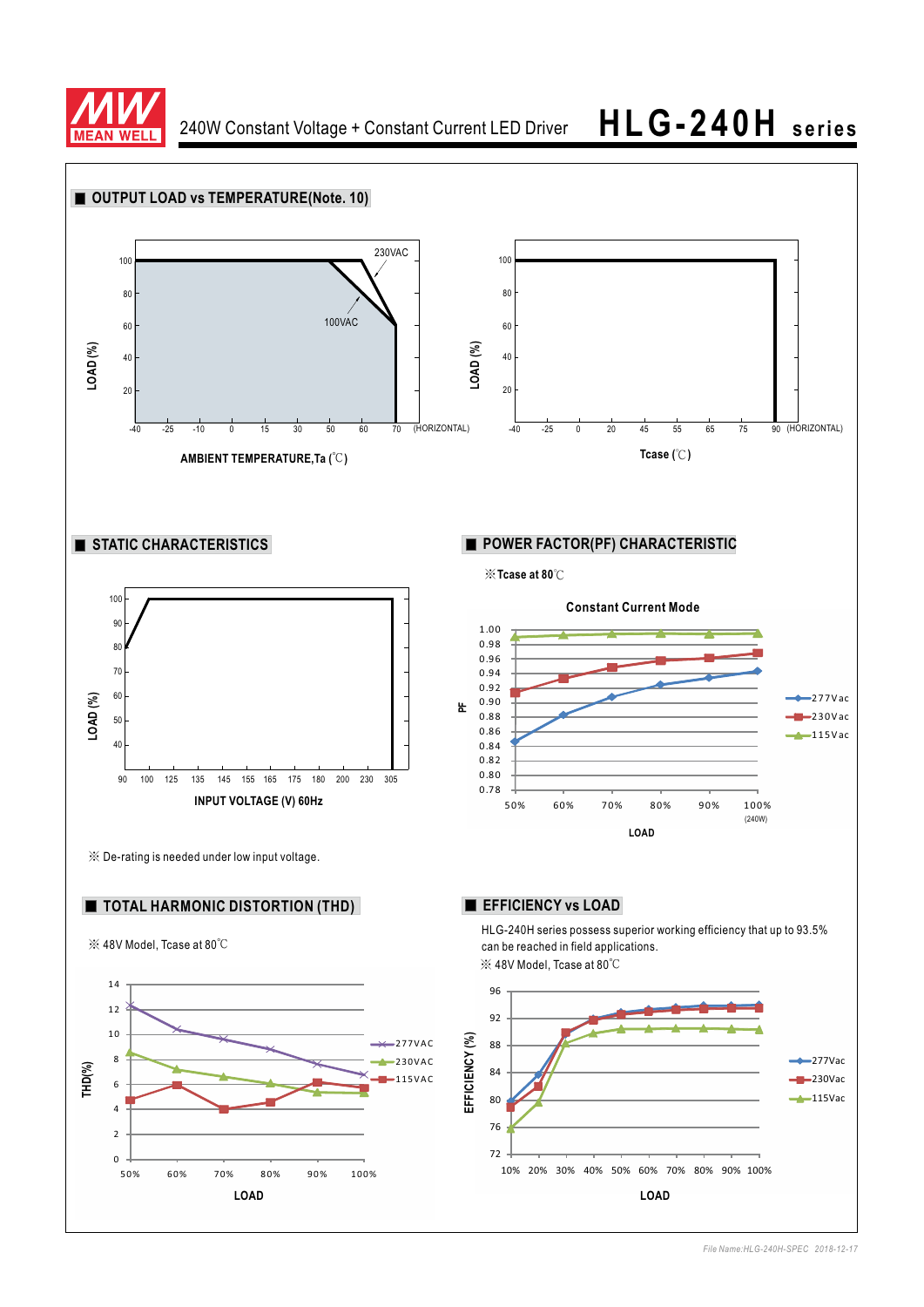

**LIFE TIME** 



Tcase  $($   $\degree$ C)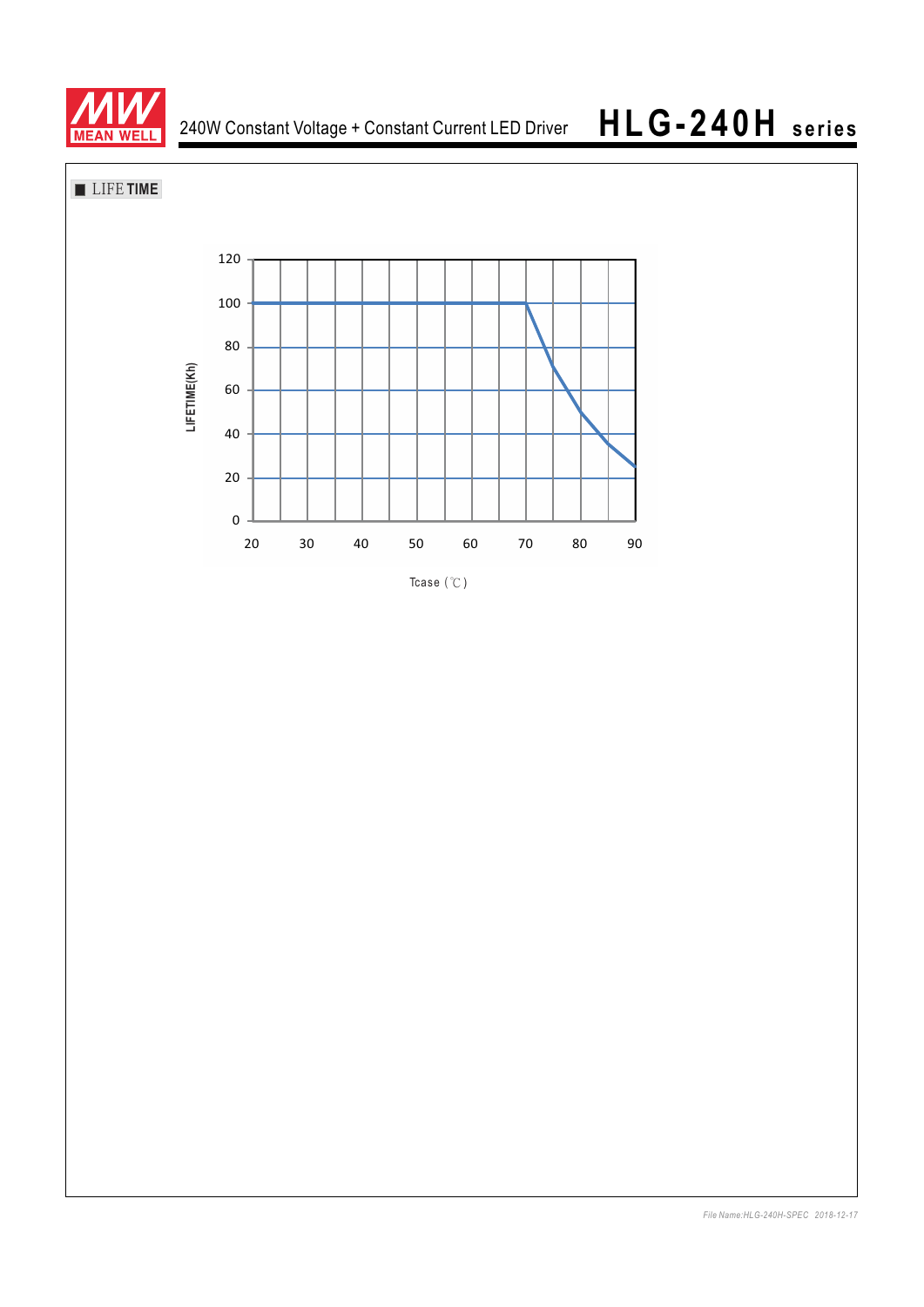



*File Name:HLG-240H-SPEC 2018-12-17*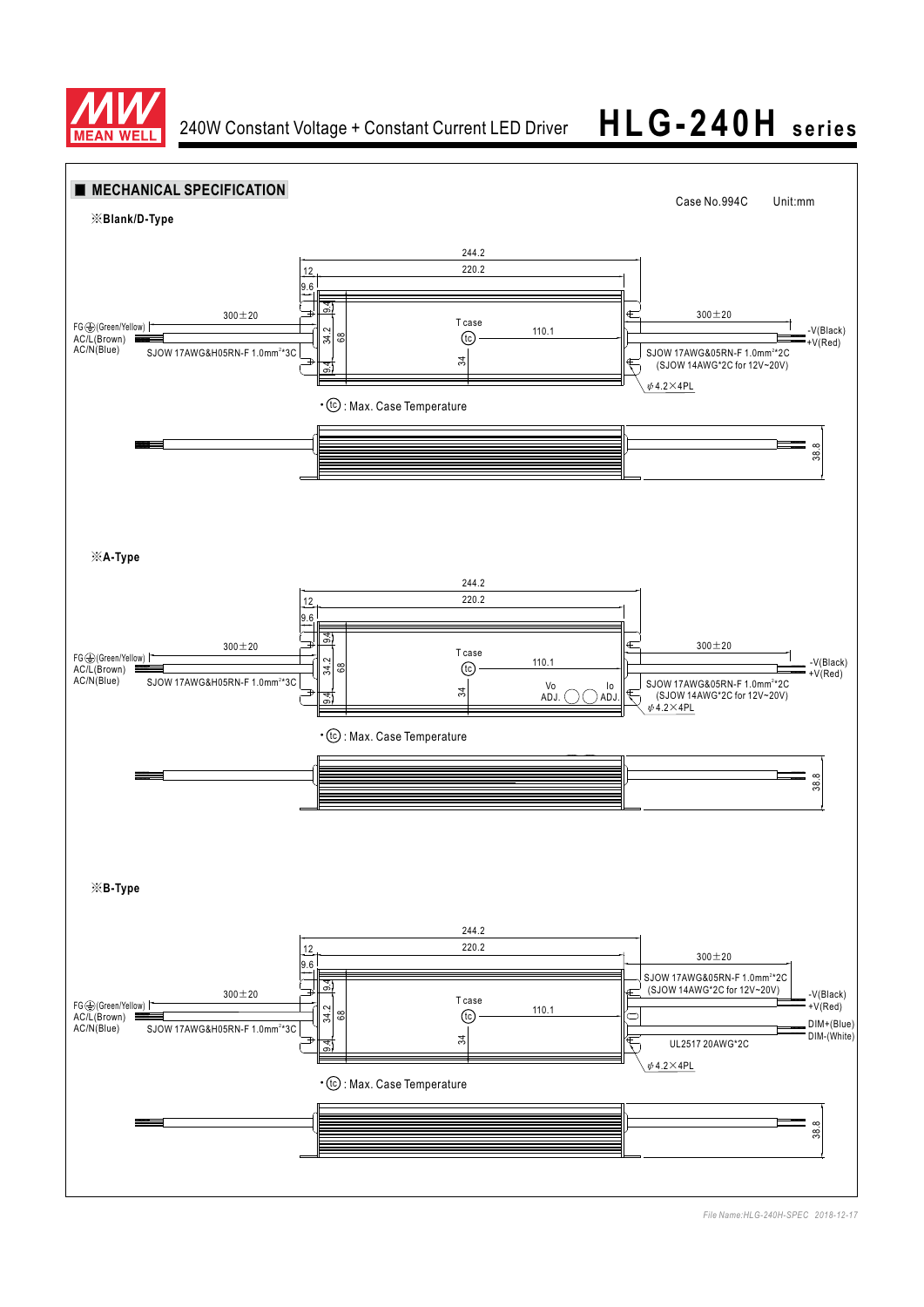